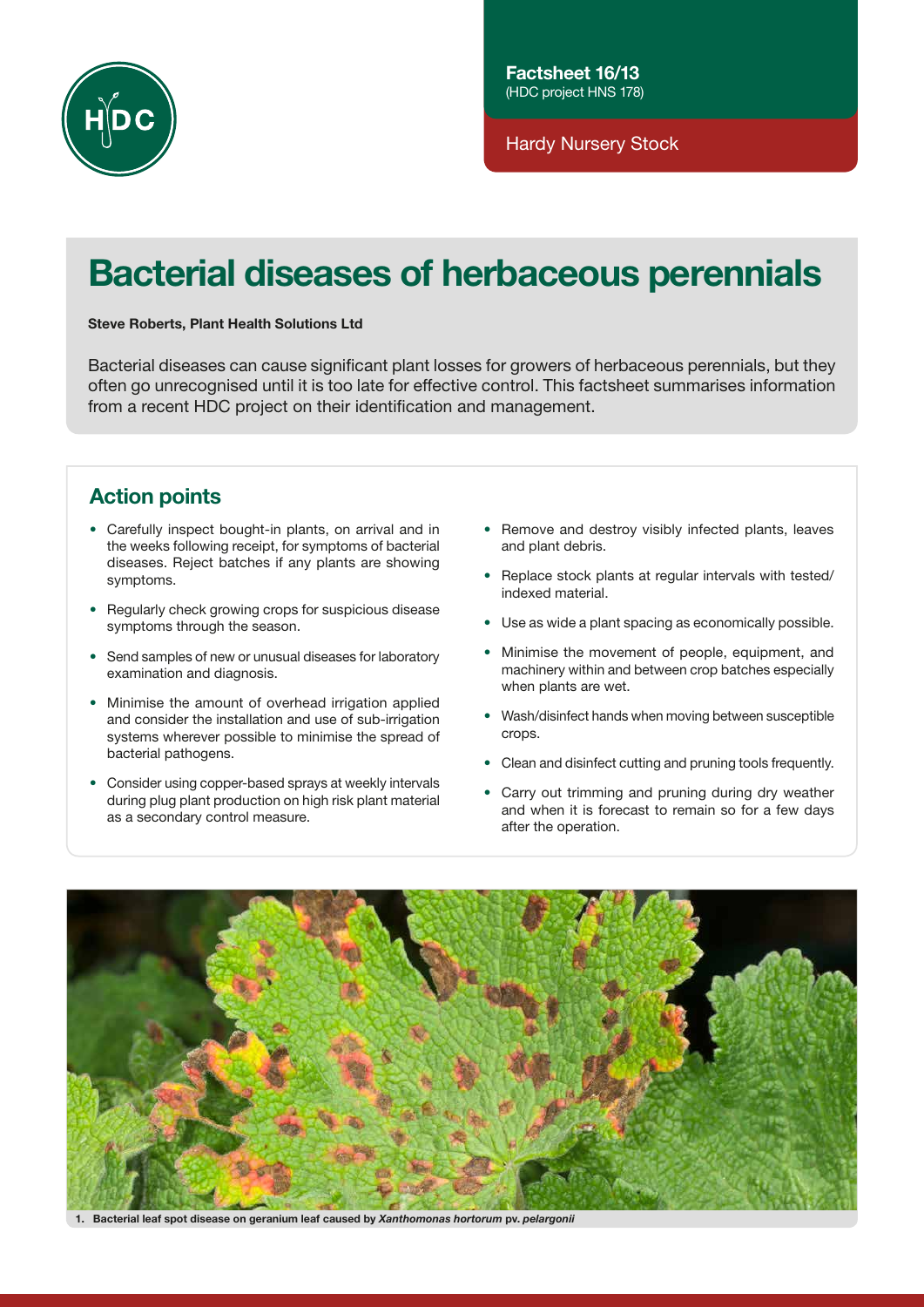# Introduction

Bacterial diseases can cause sporadic but very significant problems in a number of herbaceous perennial subjects. Bacterial diseases are difficult to control once a disease has become established in a crop and symptoms are widespread. It is therefore vital that bacterial diseases are identified early in the production cycle, in order to take effective action.

Except for a few well-known diseases with clear symptoms, it can be difficult to reliably distinguish between symptoms caused by bacteria and some fungi or leaf nematodes. The absence of correct diagnosis, often leads to the application of ineffective spray treatments, which are not only costly to the grower, but may exacerbate the symptoms. The most reliable way of diagnosis is by laboratory examination and culturing.

As a result of on-going problems, a three year project on bacterial diseases of herbaceous perennials (HNS 178) was commissioned by the HDC. The overall aim of the project was to identify the different bacterial diseases that may be present on commercial herbaceous perennial crops and identify practical management strategies for their control. This factsheet draws together current knowledge with information obtained as part of the project.

# Disease biology and recognition

### **Pathogens**

Most of the bacterial diseases of herbaceous perennials are caused by either *Pseudomonas* or *Xanthomonas* species. Information on some of the other potential diseases, such as soft rots caused by *Pectobacterium* and *Dickeya,* and galls caused by *Rhizobium* and *Rhodococcus* can be found in HDC Factsheet 26/12 '*Bacterial diseases of protected ornamentals*'.

# *Pseudomonas*

Leaf spots caused by strains of *Pseudomonas syringae* occur on a wide range of plant species. *Pseudomonas syringae* is divided into pathovars, and these pathovars usually have a fairly restricted host-range of related plant species. Thus, strains that infect one host will not necessarily spread to and infect other unrelated plant species. Most *P. syringae* pathovars have a close association with their hosts. They are usually introduced with seed or plant material and spread locally by water-splash. The optimum and range of temperatures for growth are generally lower than for *Xanthomonas*, so they usually cause disease under cooler conditions.

Other *Pseudomonas* species causing disease on herbaceous perennials include *P. cichorii* and *P. viridiflava*. These species are often considered as 'opportunistic' pathogens, with a broad host-range. The biology of these pathogens is not well understood. *P. cichorii* has been detected in irrigation water in California. *P. viridiflava* is considered to be widely distributed on plant surfaces and is often detected as a 'contaminant' in seed tests for *P. syringae* pathogens. It is also isolated as a secondary invader from lesions caused by *P. syringae* or *Xanthomonas* species.

# *Xanthomonas*

*Xanthomonas* species are divided into pathovars which have a restricted host-range, in a similar way to *Pseudomonas syringae*. So again, they usually have a host-range confined to related plant species and have a close association with their hosts.

In contrast to most of the *Pseudomonas syringae* pathogens, *Xanthomonas* species tend to require higher temperatures for optimum growth, and so are often considered to cause disease under warmer conditions.

A number of *Xanthomonas* species and pathovars can invade the plant's vascular system and become systemic, causing generalised wilts and blights or stunting as well as leaf spots,

including *X. hortorum* pv. *pelargonii* and *X. campestris* pv. *campestris*. Sometimes systemic invasion may be symptomless (latent). This is particularly important for propagation via cuttings, as it means that stock plants could be systemically and latently infected, resulting in infected cuttings. Thus it is important that the health status of such plant material is checked by laboratory testing.

### Pathogen sources and spread

Unlike some fungal pathogens, bacteria do not generally travel long distances in the air, and for many of the diseases encountered, the pathogens are likely to have a close association with the host. This means that when new disease outbreaks occur on the nursery it is most likely that the pathogen has been introduced with propagating material (such as seeds or cuttings).

Most local spread of bacterial pathogens is likely to occur via water-splash from rain or irrigation but anything that moves amongst plants (including animals, people and machinery), especially if surfaces are wet, is likely to spread bacterial pathogens around. Movement over longer-distances including between nurseries, regions and countries is most likely to occur via infected or contaminated plant material, people and equipment.

Many bacterial pathogens are well-known to survive and even multiply on leaf surfaces in the absence of disease symptoms. Thus the absence of disease symptoms is no guarantee of freedom from the pathogen.

# Infection and disease development

Bacteria enter plant tissues through natural openings, such as stomata and hydathodes (pores at the edges of leaves), or wounds. Thus, any events causing damage to plants, such as hail, frost, pruning, or other mechanical damage, may provide opportunities for infection.

Once inside the plant, bacteria multiply and symptoms develop. The speed at which symptoms become apparent is likely to depend on a range of factors, especially temperature, but is typically in the order of one to three weeks. A single visible leaf spot on a leaf may contain up to a billion bacteria. Even before symptoms become visible there may be as many a million bacteria in a single spot, and these can be released quite rapidly once a leaf becomes wet. Thus symptomless plants can be highly infectious well before symptoms are apparent.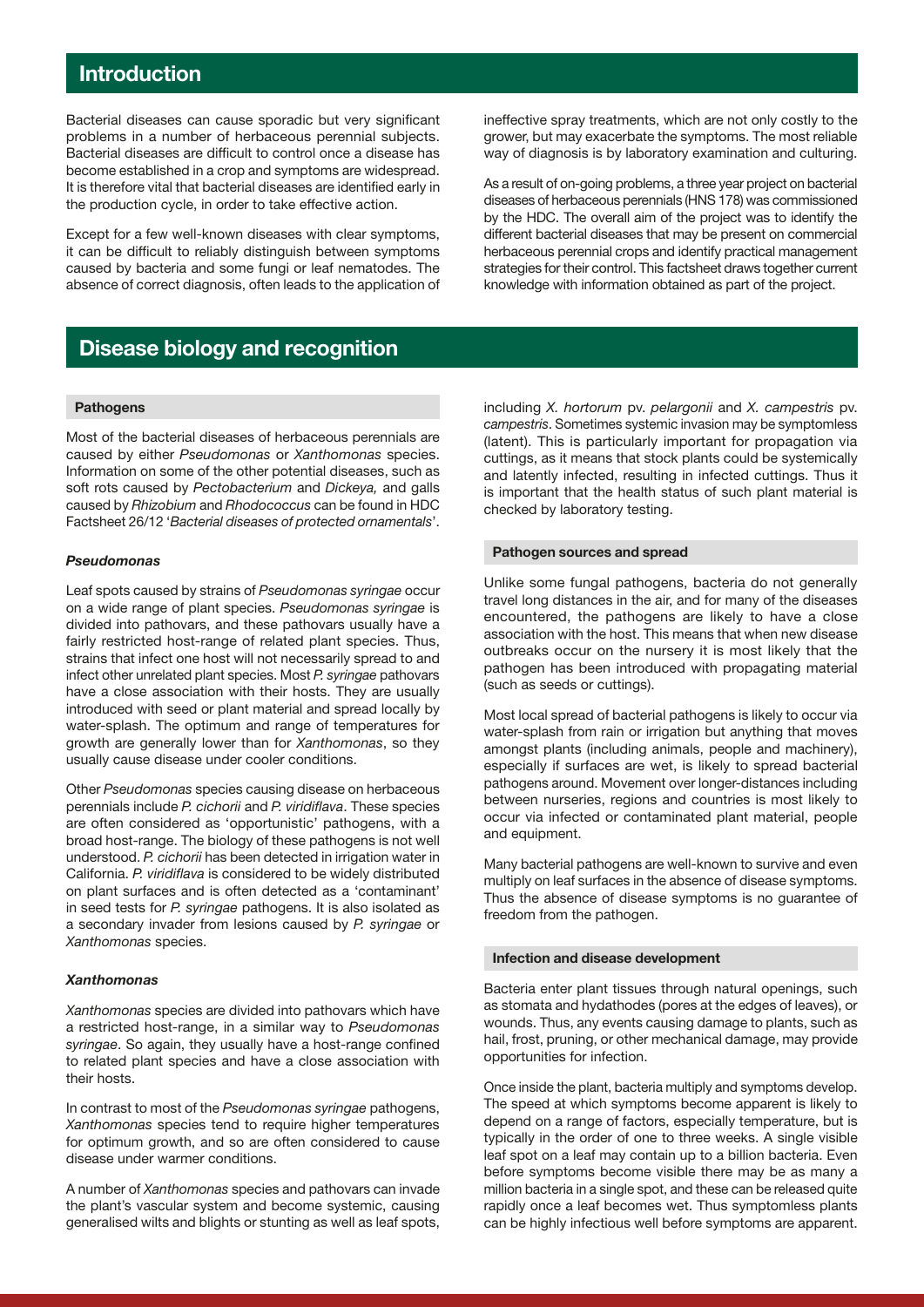### Project survey and symptoms

As part of HDC project HNS 178, a number of nurseries were surveyed for bacterial diseases. The diseases found are listed in Table 1, together with others known to occur in the UK on herbaceous perennials. Most of the diseases found in the survey were leaf spots or leaf blights caused by *Pseudomonas* or *Xanthomonas* species. Images and brief descriptions of the diseases found during the survey are given in the following section. Some of the diseases produce very characteristic symptoms, such as bacterial blotch on delphiniums, but generally they are often very difficult to distinguish from some fungal diseases and nematode infestation.

Typical features of bacterial infection include: angular leaf spots delimited by veins, lesions visible on both sides of the leaf, dark water-soaked margins (most easily seen from the underside of the leaf when held up to the light) and yellow haloes. Vascular infections can lead to wilting, yellowing and drying out of tissues.

# Table 1. Summary of the bacterial diseases found on herbaceous perennials during the HDC funded project HNS 178 in 2010, and others reported previously or found in plant clinic samples

| <b>Genus</b>  | <b>Symptoms</b>                                       | <b>Pathogen</b>                               |
|---------------|-------------------------------------------------------|-----------------------------------------------|
| Survey:       |                                                       |                                               |
| Acanthus      | Dark leaf spots                                       | Pseudomonas syringae                          |
| Aquilegia     | Dark leaf spots                                       | Pseudomonas syringae                          |
| Delphinium    | Black irregular leaf spots                            | Pseudomonas syringae pv. delphinii            |
| Erysimum      | Yellow areas with blackened veins, leaf spots         | Xanthomonas campestris                        |
| Geranium      | Dark brown/black angular leaf spots/sectors, die-back | Xanthomonas hortorum pv. pelargonii           |
| Lavandula     | Brown irregular leaf spots                            | Xanthomonas hortorum                          |
| Primula       | Brown angular leaf spots, marginal lesions            | Pseudomonas viridiflava, Pseudomonas syringae |
| Rudbeckia     | Large brown lesions                                   | Pseudomonas cichorii                          |
| Salvia        | Dark brown angular leaf spots, marginal lesions       | Pseudomonas syringae                          |
| Tiarella      | Brown leaf spots                                      | Pseudomonas syringae                          |
| Others:       |                                                       |                                               |
| Chrysanthemum | Crown gall                                            | Rhizobium radiobacter                         |
| Chrysanthemum | Leafy gall                                            | Rhodococcus fascians                          |
| Coreopsis     | Large dark spots/areas                                | Pseudomonas cichorii                          |
| Rosemary      | Dark leaf spots                                       | Xanthomonas species                           |
| Various       | Soft rots                                             | Pectobacterium carotovorum, Dickeya species   |

# Notes on individual diseases

# *Acanthus*

Acanthus bacterial leaf spot is caused by a strain of *Pseudomonas syringae*. Spots have a water-soaked margin and are surrounded by a yellow or red halo. Pathogenicity has not yet been confirmed.



2. Acanthus with a bacterial leaf spot caused by a strain of *Pseudomonas syringae*

# *Aquilegia*

Bacterial leaf spot of aquilegia is caused by a strain of *Pseudomonas syringae*. Lesions are almost black, tend to be limited by major veins, and may be surrounded by a red or yellow halo. It should be noted that powdery mildew infection may also result in black lesions – these tend not to be limited by major veins and white fungal mycelium may also be visible.



*Pseudomonas syringae*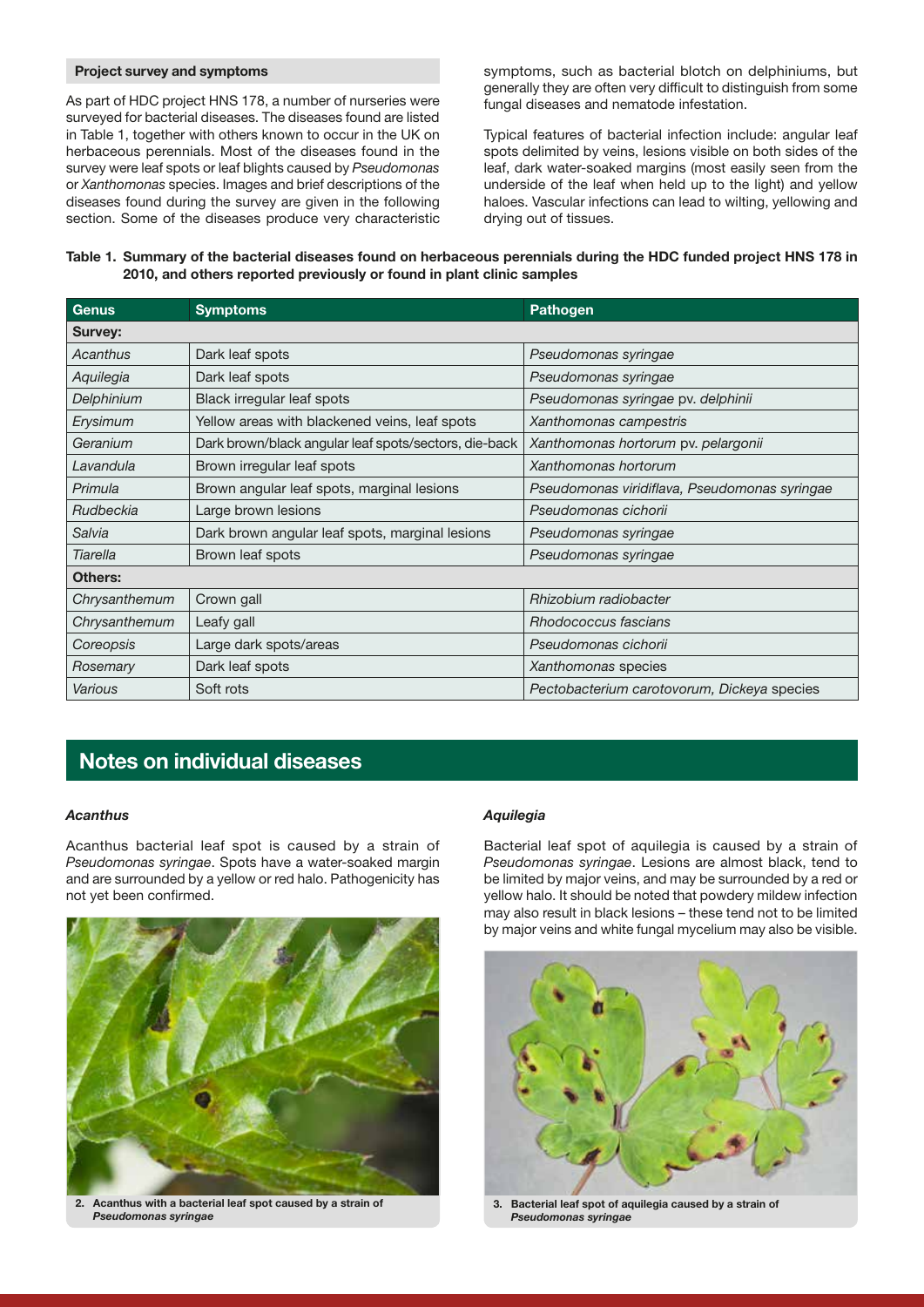#### *Coreopsis*

Bacterial leaf spot of coreopsis is caused by *Pseudomonas cichorii.* The pathogen gives rise to dark almost black lesions/ areas on leaves, and petioles. This pathogen has a broad host range, and has been particularly damaging on lettuce, causing varnish spot, head rots and midrib rots. Little is known about its development and spread.



4. Bacterial leaf spot of coreopsis caused by *Pseudomonas cichorii*

# *Delphinium*

Bacterial leaf blotch of delphinium is caused by *Pseudomonas syringae* pv. *delphinii*. Symptoms are generally very clear and include irregular black leaf spots or larger areas with a slight yellow halo.

Results from the HDC project showed that the pathogen can be seed borne and transmitted from seed to seedling. Therefore, the best way to control it is to use only 'clean' seeds which have been tested for the pathogen.



*syringae* pv. *delphinii*

#### *Erysimum*

Erysimum leaf blight is caused by *Xanthomonas campestris*. Symptoms can be quite vague, appearing as yellow or pale brown necrotic areas on the leaves that are easily mistaken for natural senescence. Typically lesions may be to one side of the mid-rib or may develop from the leaf tip along the mid-rib as 'v'-shaped lesions. In hot weather, infected leaves can wilt and dry rapidly. Leaf veins in the chlorotic/necrotic areas may be slightly darker. Symptoms may also appear as discrete leaf spots.

Results from the project indicated that plug plants or cuttings are likely to be the primary source of the pathogen, these can be systemically infected and may be symptomless at the time of delivery. The best way to control the disease is to only use 'clean' cuttings or plug plants which have been tested for the pathogen.



#### *Geranium*

Geranium bacterial leaf spot is caused by *Xanthomonas hortorum* pv. *pelargonii*. This was the most frequently found and widespread disease in the HDC project. Symptoms were usually seen as dark brown or black angular leaf spots, sometimes surrounded by a red or yellow halo depending on host species. The pathogen also moves along the main veins causing larger necrotic areas or dry necrotic sectors on the leaves. Leaf nematodes produce very similar symptoms which are difficult to distinguish based on symptoms.



7. Geranium bacterial leaf spot caused by *Xanthomonas hortorum*  pv. *pelargonii* on two different *Geranium* species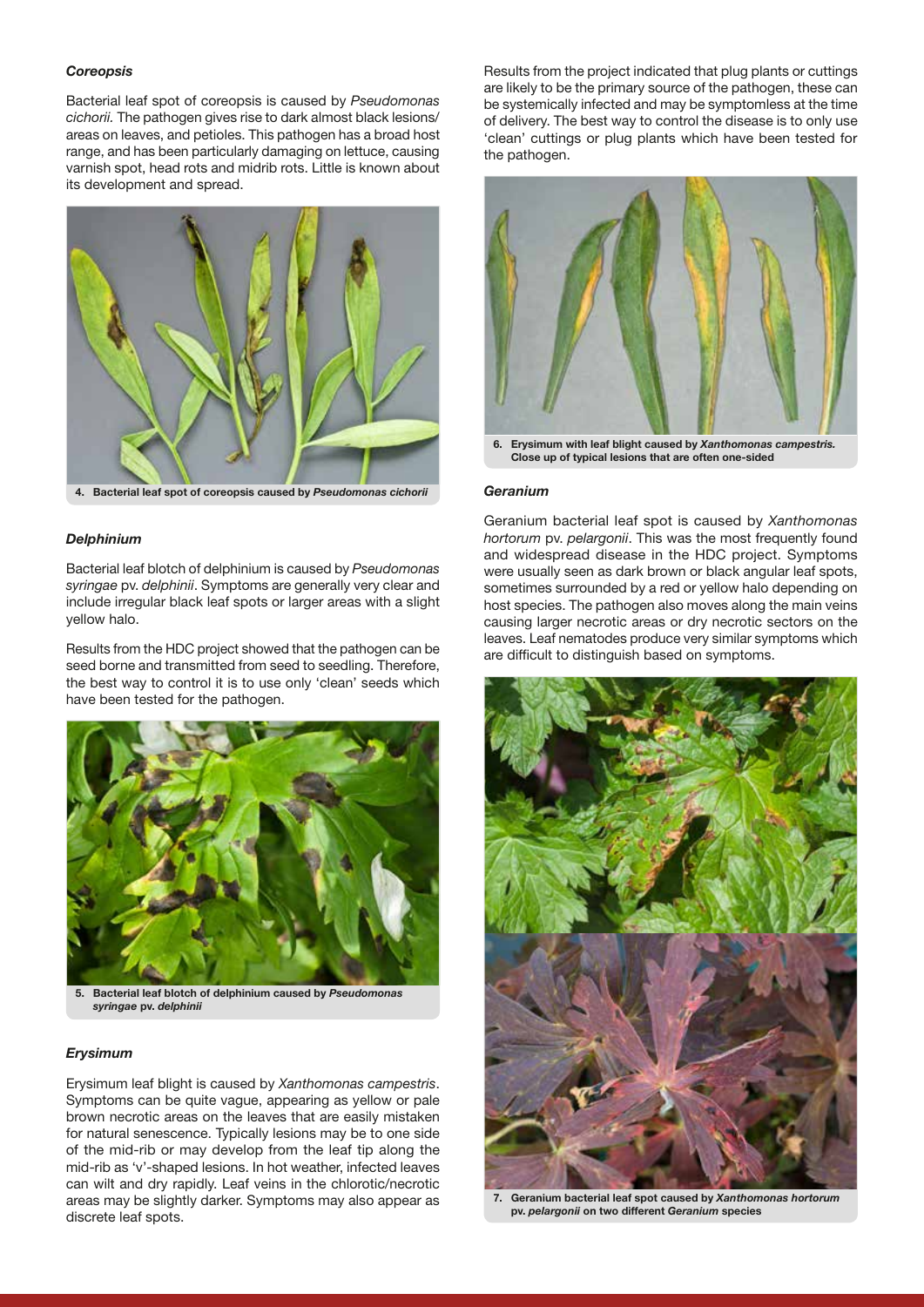#### *Lavender*

Lavender leaf spot and stem blight is caused by a strain of *Xanthomonas hortorum.* The leaf spots are brown to dark brown, often with a dark water-soaked margin. Severe infections can progress into the stem to produce a blight. Depending on the species/variety, symptoms can be difficult to see from the upper surface and could be easily over-looked in the early stages.



8. Lavender leaf spot caused by a strain of *Xanthomonas hortorum*

### *Primula*

Bacterial leaf spot of primrose is caused by *Pseudomonas viridiflava* or *P. syringae.* Symptoms usually take the form of brown leaf spots or lesions at leaf edges, with a slight yellow halo.



9. Bacterial leaf spot of primrose caused by *Pseudomonas viridiflava* or *P. syringae*

#### *Salvia*

Dark brown angular leaf spots on *Salvia* x *sylvestris/nemorosa*  appear to be caused by a strain of *Pseudomonas syringae.*



10. Dark brown angular leaf spots on salvia caused by a strain of *Pseudomonas syringae*

#### *Tiarella*

A strain of *Pseudomonas syringae* was consistently isolated from dark brown irregular leaf spots on *Tiarella cordifolia.*  Lesions were often surrounded by a slight red halo.



11. Bacterial leaf spot of *Tiarella cordifolia* caused by a strain of *Pseudomonas syringae*

# Control options

# Control strategies

The most effective way to control bacterial diseases is by an avoidance strategy - avoiding the introduction and carry-over of inoculum through the use of healthy propagation material and good nursery hygiene. For pathogens with a narrow host range, such as likely to be the case for most of the *Pseudomonas*  and *Xanthomonas* leaf spot pathogens, such a strategy can be very effective.

### Healthy starting material

For crops grown from seed, this means only using seed that has been tested to an appropriate standard and found free from the pathogen. For crops produced from cuttings, this means only taking cuttings from stock plants which have been tested/ indexed to an appropriate standard and found free from the pathogen, or testing the cuttings themselves and discarding batches which fail to meet the standards.



12. Erysimum plug plants with symptoms of bacterial blight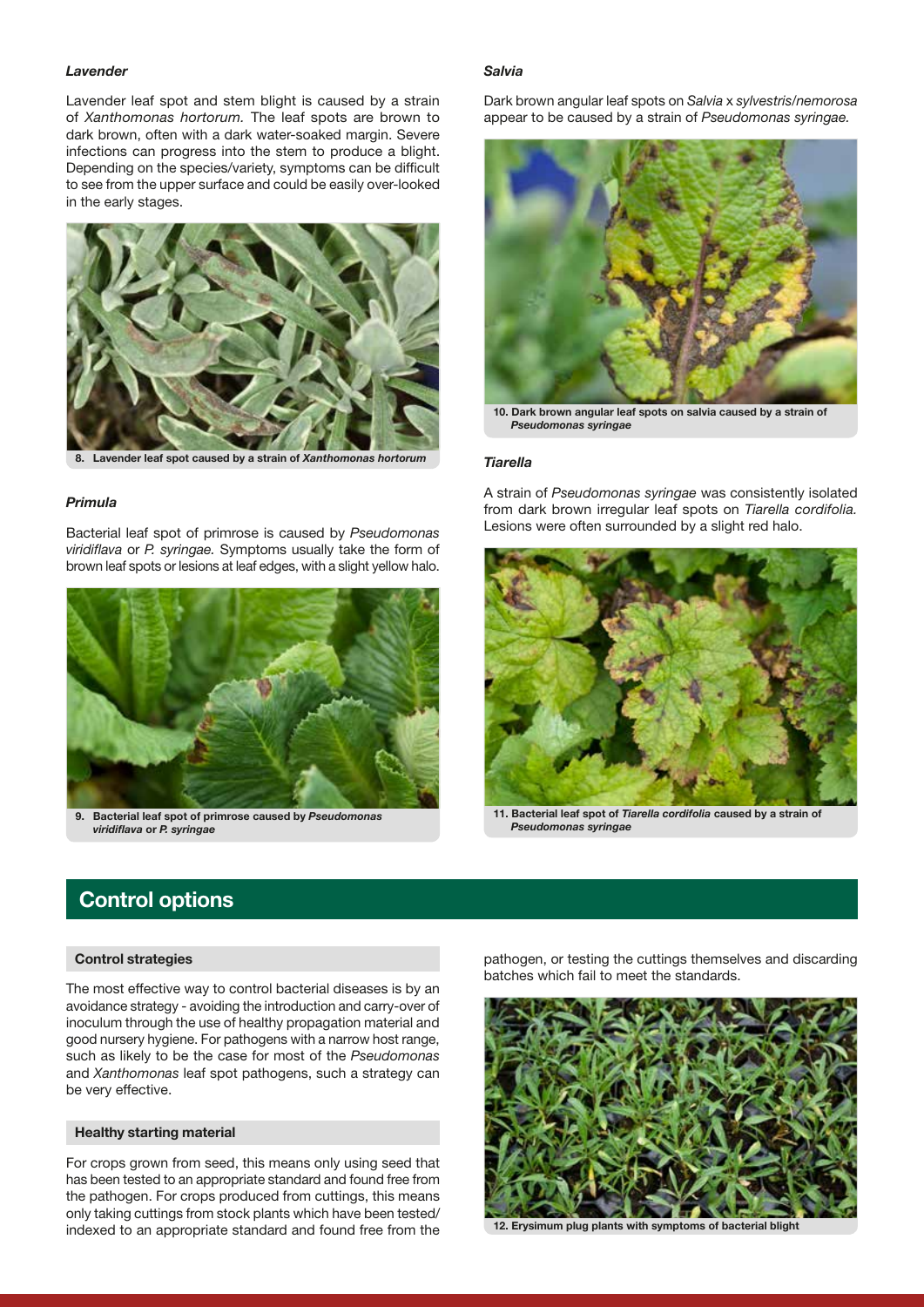However many production nurseries obtain plug plants from specialist propagation nurseries, and this means they have little control over the health status of the propagating material. Due to the high intensity of production, there is much greater potential for rapid spread both within and between batches of plants from different origins. As disease symptoms may not always be apparent at the time of despatch to the production nursery, freedom from symptoms does not mean that plug plants are free from the pathogen. It is therefore important to seek assurances from plug plant suppliers that material has been tested/indexed to an appropriate standard. Of course as with any plants arriving on the nursery, plug plants should be carefully inspected for disease symptoms as soon as possible and rejected if they show signs of bacterial infection.

The key term used is 'to an appropriate standard'. No testing/ indexing scheme can (or should) be considered as completely reliable; testing is only carried out on a sample and no test method is completely sensitive. It is therefore essential that any testing scheme and methods are targeted at achieving defined health standards that are based on an understanding of the disease and the specific details of the test method applied.

### Nursery hygiene

Bacteria can be passively spread by anything that comes into contact with an infected plant or contaminated surface. It is therefore important to develop a culture of good hygiene amongst all workers across the nursery.

Workers should wash/disinfect hands when moving between crops/batches. One way to encourage this is to issue all workers with their own disinfectant hand gel, and/or place dispensers at entrances/exits to glasshouses. It is particularly important to try to avoid the movement of machinery and staff within and between susceptible batches of plants when the plants are wet.

It is good practice, for any disease, to remove and dispose of diseased or potentially infected/contaminated plants, leaves and prunings as quickly as possible.

Taking cuttings, pruning and trimming are potentially highly effective ways of spreading bacterial diseases; not only are the bacteria spread on the cutting blades, but they are simultaneously inoculated into a fresh wound. Outdoors, such operations should be done during periods of dry weather, not just dry on the day of the operation, but forecast to be dry for the next few days until wounds have become more resistant to infection. Pruning and cutting tools/knives/secateurs should be disinfected as often as possible during operations, and certainly when moving between different batches.



13. Pruning tool disinfection

Many bacterial pathogens can survive for long periods in dry crop debris, or in dried-on slime or ooze from infected plants. It is therefore important to remove crop debris and thoroughly clean down and disinfect surfaces and structures between crops/batches and particularly after infected crops.

It is important to appreciate that the efficacy of disinfectants is dependent on having sufficient contact time. Most standard disinfectants are likely to be effective against bacterial pathogens when used at recommended concentrations in long soaks. So when working at a bench it is better to have at least two implements in use, so that one can be left to soak in disinfectant solution for as long as possible.

Out in the field situation it is more difficult to achieve adequate levels of disinfection, but the results from another HDC funded project (HNS 179) suggest that the use of isopropanol impregnated disinfectant wipes are a good compromise.

#### Cultural practices

Bacterial pathogens are easily spread by water splash, it is therefore important to minimise overhead irrigation and use sub-, drip- or trickle-irrigation systems wherever possible. Similarly, increasing the spacing between individual plants will also reduce the rate of spread.



14. Erysimum plants grown using sub-irrigation

Soft, lush growth leads to increased susceptibility to infection, especially by 'opportunistic' pathogens. It is therefore important to avoid over nutrition, and another reason to keep watering to a minimum.

### Chemical control measures

The use of copper-based sprays for the control of foliar bacterial diseases has been a standard recommendation for many years. However, there appears to be a reluctance to use them, perhaps due to perceptions of poor/limited efficacy, and concerns about phytotoxicity. A number of HDC projects have shown that copper, in the form of copper oxychloride, when used in the right way at the right time can be very effective. Using copper sprays when symptoms are already widespread is unlikely to be very effective. On the other hand it has been shown that a sequence of sprays of Cuprokylt (copper oxychloride) plus a wetter (Activator 90) applied during or soon after propagation almost completely eliminated pathogen spread. Other copper oxychloride products are likely to have similar efficacy, but because they are formulated differently, the addition of a wetter may not be appropriate.

Other fungicide and biopesticide products have also been tested for their efficacy against bacterial diseases including: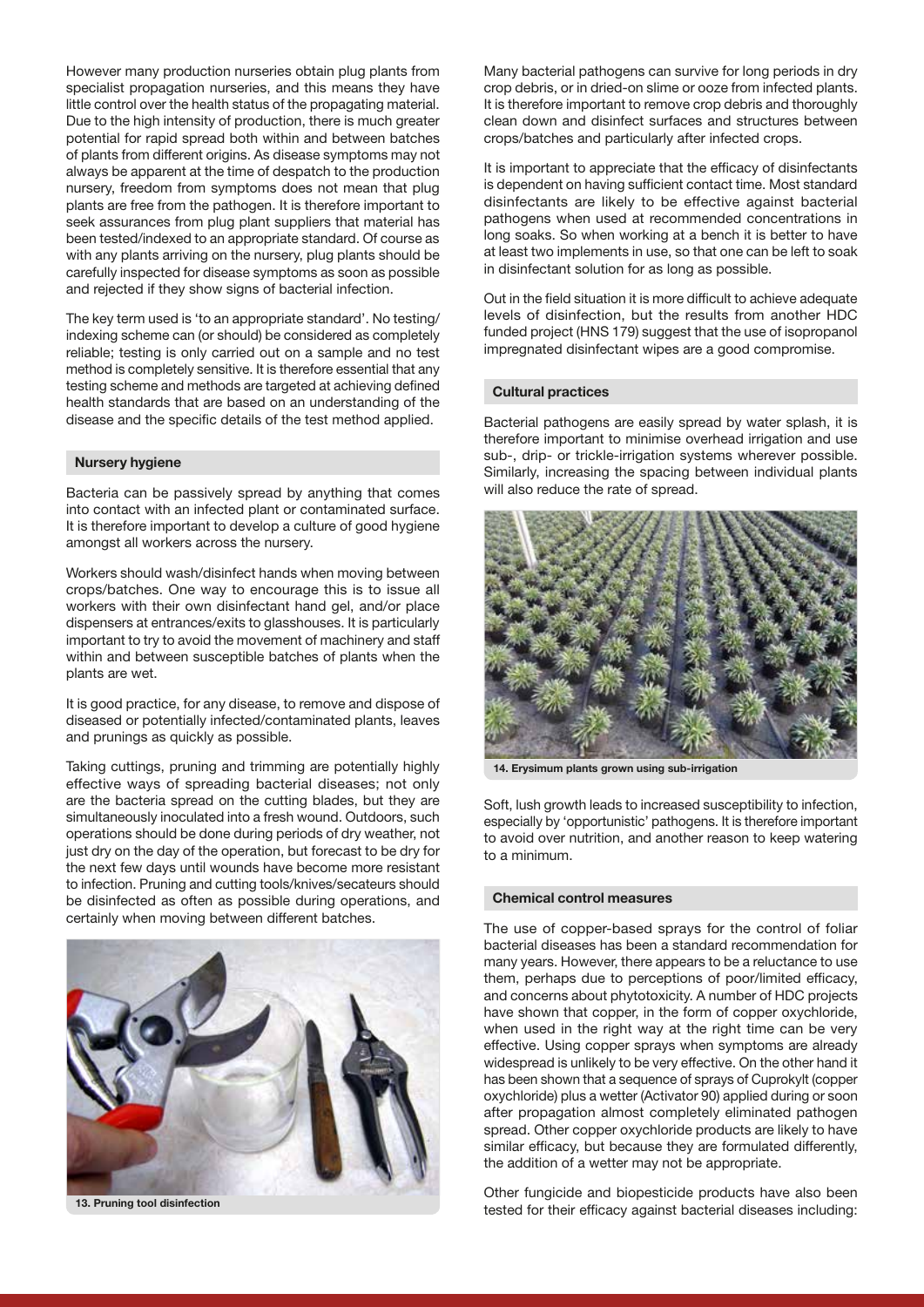Amistar (azoxystrobin), Serenade ASO (*Bacillus subtilis* strain QST 713) and T34 Biocontrol (*Trichoderma asperellum*). Some of these products are claimed to have 'elicitor' or 'resistanceinducing' activity rather than a direct effect on bacterial pathogens. The results generated by the HDC project indicated that none of these were as effective as Cuprokylt  $+$  wetter, and levels of *Pseudomonas syringae* pv. *delphinii* were worse than the untreated control with Amistar.

However, copper oxychloride should not be relied upon solely for control – it may help but is not the complete answer, and the primary approach should always be to use pathogenfree starting material. The value of copper oxychloride is as a protectant to reduce pathogen populations on leaves and plant surfaces before infection has occurred. Repeated use may select for resistant strains of the pathogen.

# Disease diagnosis

Accurate early diagnosis of bacterial diseases is vital, and samples of new or unusual diseases should be sent for laboratory testing at the earliest signs. Some example plant clinics are listed below and opposite. If possible, samples for diagnosis should be collected before any fungicide sprays have been applied, and certainly it is essential to inform the laboratory what sprays have been applied to ensure a greater chance of a reliable result.

Fera, Sand Hutton, York YO41 1LZ. Website: www.fera.defra. gov.uk, e-mail: plantclinic@fera.gsi.gov.uk.

Plant Health Solutions Ltd., Ryton Gardens, Wolston Lane, Coventry CV8 3LG. Website: www.planthealth.co.uk, e-mail: clinic@planthealth.co.uk.

STC, Cawood, Selby, North Yorkshire YO8 3TZ. Website: www.stc-nyorks.co.uk, e-mail: enquiries@stc-nyorks.co.uk.

The Plant Clinic, East Malling Research, New Road, East Malling, Kent ME19 6BJ. Website: www.emr.ac.uk/plantclinic, e-mail: Plant.Clinic@emr.ac.uk.

# Further information

# HDC Factsheets and publications

HDC Factsheet 15/13. 'Management of bacterial canker of cherries and plums during nursery production'.

HDC Factsheet 26/12. 'Bacterial diseases of protected ornamentals'.

HDC Factsheet 04/10. 'Bacterial shot-hole of cherry laurel'.

### HDC Grower summaries and reports

HDC Project PC 291: 'Bacterial diseases of protected ornamentals'.

# **Acknowledgements**

The author is grateful to the businesses that allowed access to their nurseries for the HDC project, and for the support and useful comments from the grower representatives that hosted some of the nursery trial work as part of the HDC funded project.

# Image copyright

All images are courtesy and copyright of Steve Roberts, Plant Health Solutions Ltd., except image 13 courtesy and copyright of Dove Associates and image 14 courtesy and copyright of Steve Carter, Fleurie Nursery Ltd.

HDC Project HNS 179: 'Management of bacterial canker in *Prunus* species'.

HDC Project HNS 178: 'Bacterial diseases of herbaceous perennials'.

HDC Project HNS 91: 'Bacterial diseases of HNS: chemical control'.